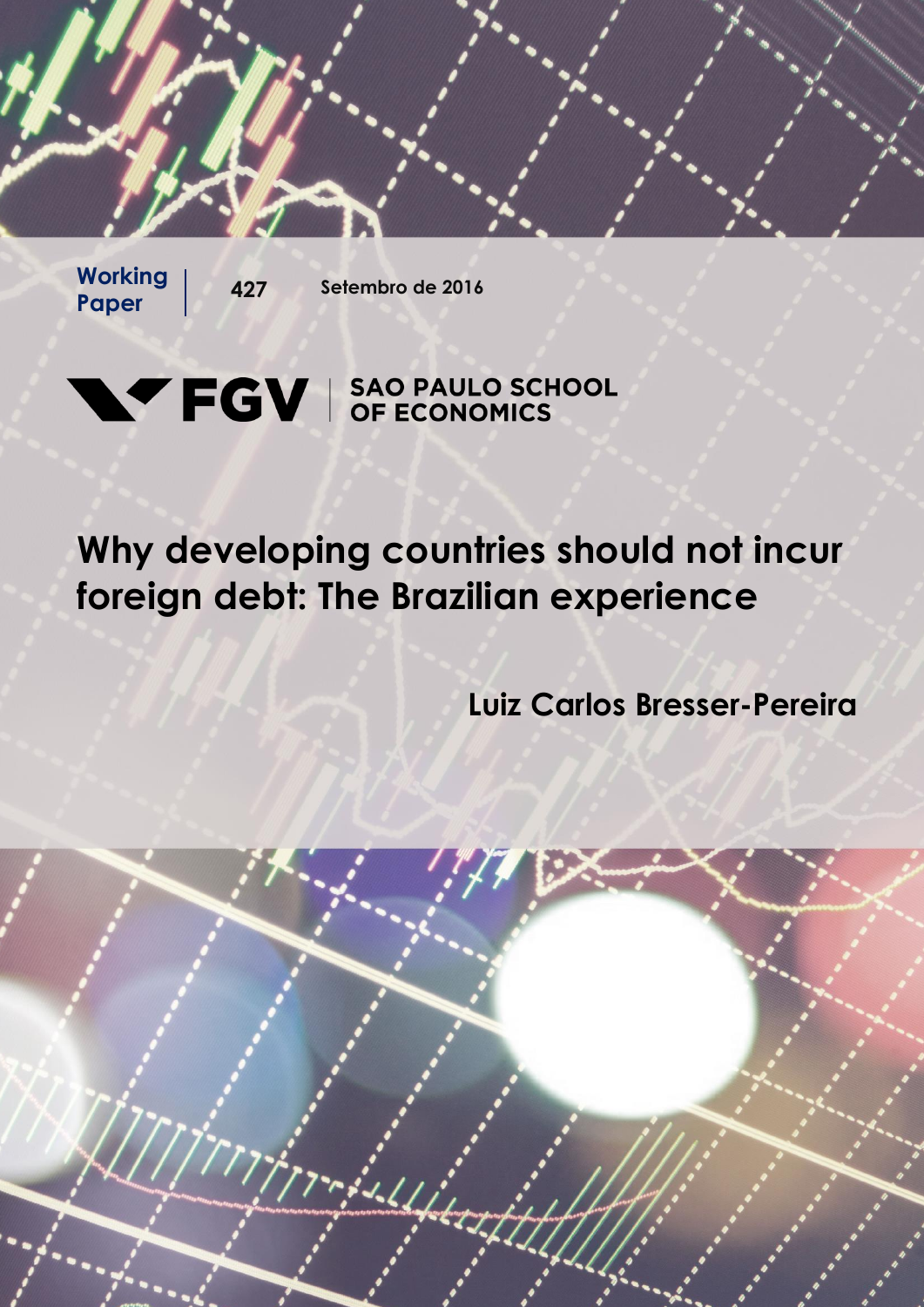

Os artigos dos *Textos para Discussão da Escola de Economia de São Paulo da Fundação Getulio Vargas* são de inteira responsabilidade dos autores e não refletem necessariamente a opinião da FGV-EESP. É permitida a reprodução total ou parcial dos artigos, desde que creditada a fonte.

Escola de Economia de São Paulo da Fundação Getulio Vargas FGV-EESP **www.eesp.fgv.br**

TEXTO PARA DISCUSSÃO 427 • SETEMBRO DE 2016 • 1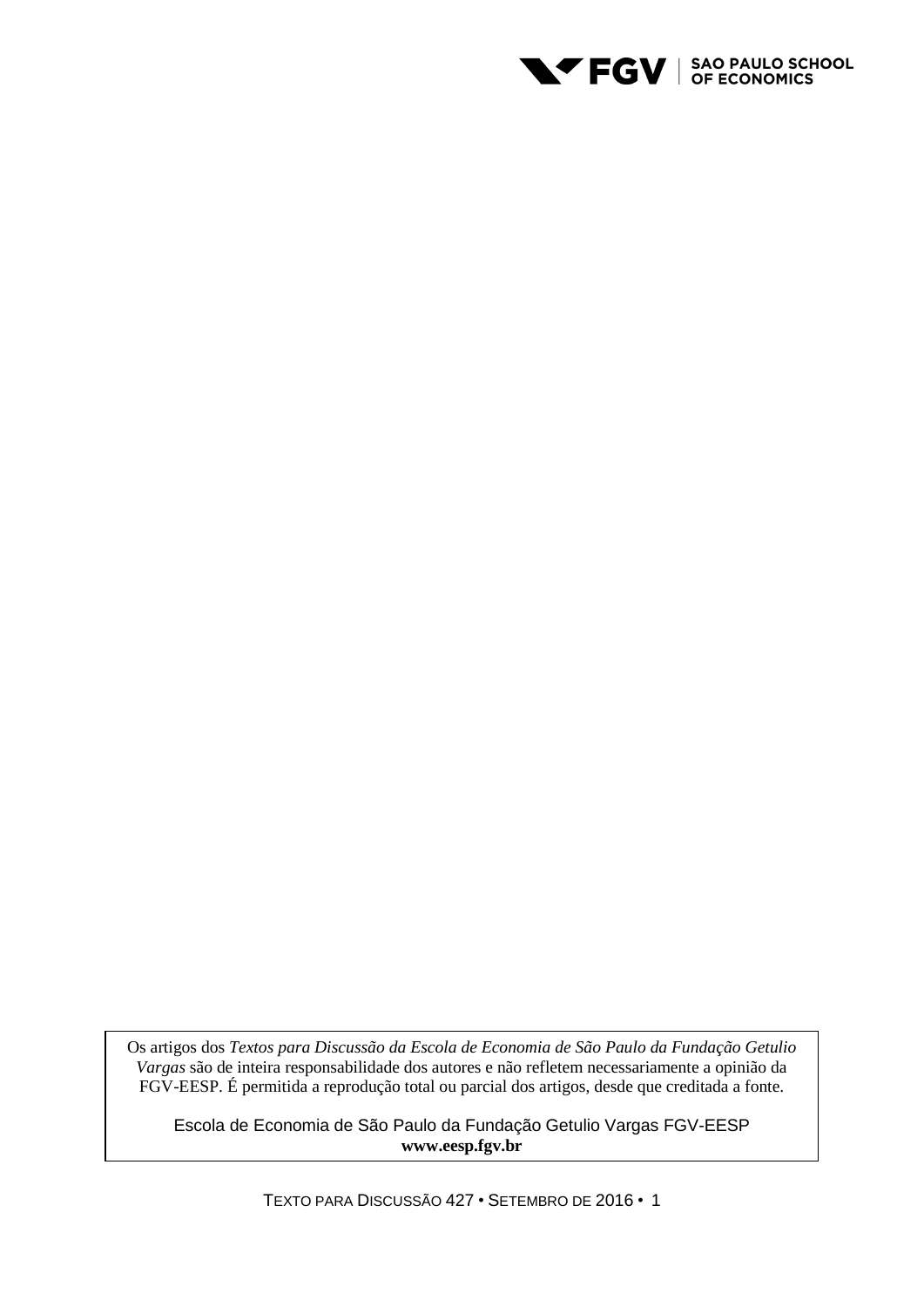### **Why developing countries should not incur foreign debt: The Brazilian experience**

Luiz Carlos Bresser-Pereira Thiago de Moraes Moreira

> Paper to the book edited by Juan Pablo Bohoslavsky and Kunibert Raffer, *Sovereign Debt Crisis. What Have we Learned?* - to be published by Cambridge University Press. August 2016.

**Abstract**: What we should learn from foreign debt is, essentially, that developing countries should not get indebted in foreign money. Not only because foreign debt leads countries cyclically to balance of payment financial crises and are constrained to long and painful restructuring. Principally because, contrary to conventional wisdom, the current account deficits and its financing, even if made by foreign direct investments, in most cases do not promote but hinder economic growth, in so far that they incite consumption, not investment. Something often forgotten is that to a current account deficits corresponds an overvalued currency, which makes the business enterprises in the country utilizing technology in the world state of the art non competitive, and, so, discourages investment. In consequence, we observe in developing countries a high rate of substitution of foreign for domestic savings. Instead of recurring to foreign indebtedness, developing countries should develop domestic financial institutions to finance investment.

#### **JEL Classification**: O10, F31, F34.

 $\overline{\phantom{a}}$  , where the contract of  $\overline{\phantom{a}}$ 

Developing countries get indebted in foreign money because they are persuaded that they *need*  foreign savings to grow. There is a growing literature showing that growth with the foreign savings policy is a mistaken strategy: besides subjecting the developing country to cyclical financial crises, it discourages investment as it causes the long-term appreciation of the exchange rate. In this paper we use the case of Brazil to reject this view. Not only because countries that get indebted in foreign money sooner or later will fall into balance of payment or currency crises – after which they become prisoners of a foreign debt that they are unable to pay – but also because, at least in case of middle-income countries like Brazil that adopt a floating regime, the long-term appreciation of the local currency associated with the current account deficit will reduce the competitiveness of the existing and potential competent business firms by reducing their expected profit rate, thereby blocking domestic investment.

Brazil has a long history of currency or balance of payment financial crises: 1930, the 1980s' Foreign Debt Crisis, the 1998-99 currency crisis, which had a deleterious effect over the Brazilian economy. The suspension of the rollover of the foreign debt was in all cases the direct cause of such crises. In the second part of the 20<sup>th</sup> century, particularly after the 1980s, multinational corporations spread all over the world financing current account deficits, but these flows didn´t translate into higher growth of the investment rates. In contrast, East Asian countries accepted foreign direct investments, but not to finance the current account, which was most of the time positive – and grew fast. What *should* we have learned? Essentially, that developing countries should *not* get indebted in foreign money, except in special cases; that they may receive foreign direct investments but not to finance deficits. Or, in other words, that they should pursue growth with domestic savings.

One of the major causes why countries like Brazil grow at a slower pace than they might is the tendency to the cyclical and chronic overvaluation of the exchange rate that usually exists in developing countries, or, in other words, are the current account deficits and the corresponding long-term overvaluation of the exchange rate. At the same time, they incur in cyclical expansion of the foreign debt, cyclical current account deficits and in cyclical currency or sovereign crises involving radical currency depreciation. Besides, the resulting high foreign debt burden turns into a major obstacle to growth, and governments get involved in negotiations with the creditors aiming at the restructuration of foreign debt – a painful "confidence building" process achieved on conditions often contrary to the national interest.

Luiz Carlos Bresser-Pereira is emeritus professor of Getulio Vargas Foundation (bresserpereira@gmail.com.br, www.bresserpereira.org.br), Thiago de Moraes Moreira is master in economics by the Federal University of Rio de Janeiro and member of the Reindustrialization Group (thiago\_m2000@yahoo.com.br).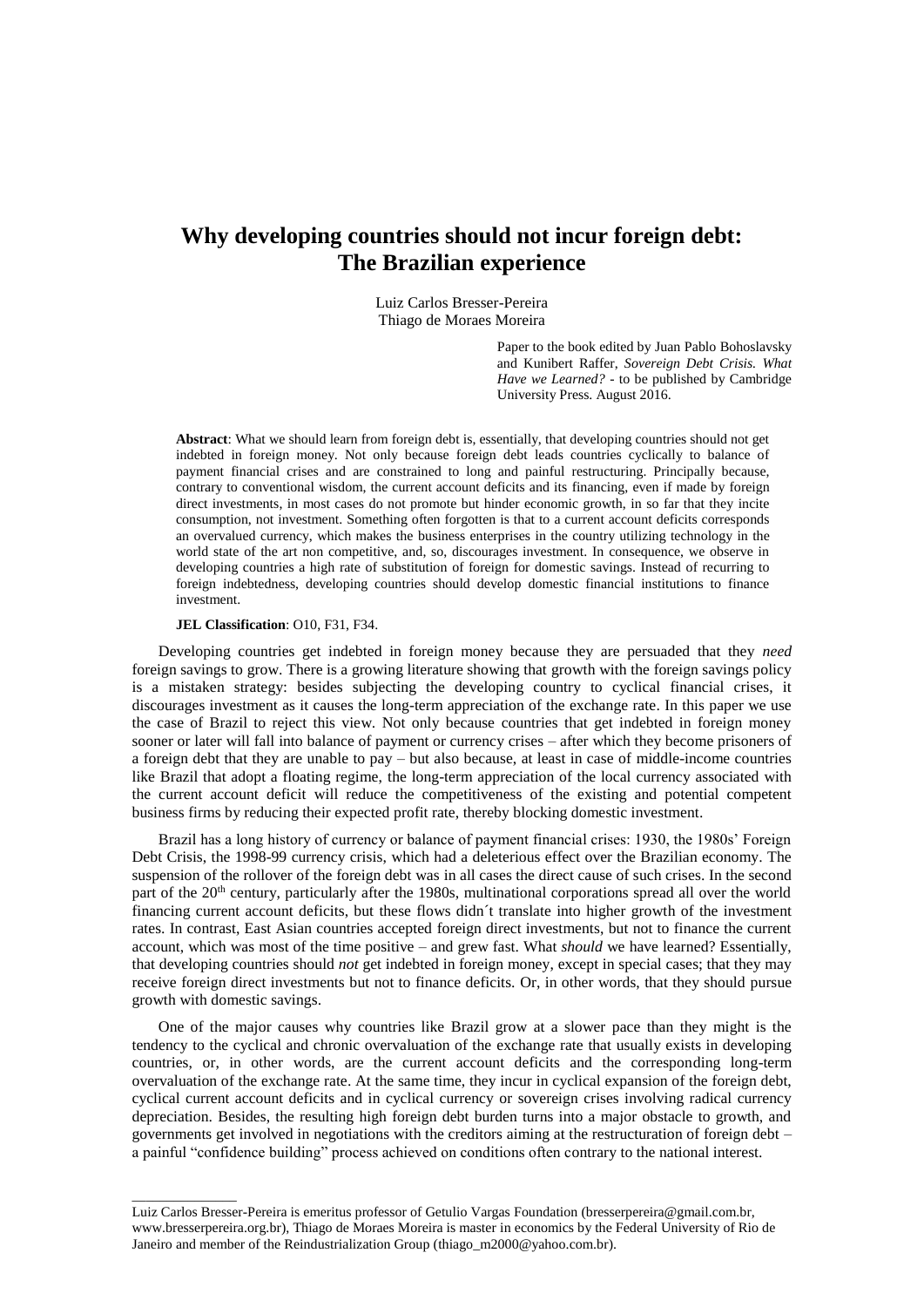This book asks what we have learned from the foreign debt crises. Our response in this chapter is simply that developing countries should *not* get engaged in foreign indebtedness; that developing countries that already have means to domestically finance their investments should not incur in current account deficits. We´ve already learned that the accumulation of the external deficits can lead to sovereign crises, which can generate complex problems in terms of debt restructurings, as faced by Brazilian economy. However, the idea here is not to treat the foreign debt crises and the suffering of the indebted economies that have to deal with them, but rather focus on the negative impacts of these deficits on the growth, specifically the high rate of substitution of foreign for domestic savings that we observe in developing countries as a consequence of overvaluation of the exchange rate that is associated to the level of current account deficit.<sup>1</sup>

We know that this is not an easy path to follow. First, because it is apparently logical that "capital rich countries transfer their capitals to developing countries", or, in other words, because current account deficits represent "foreign savings" that are supposed to finance additional investment. Second, because current account deficits (and the exchange rate overvaluation) are associated with artificially high wages and other revenues and higher consumption, which makes them attractive to populist politicians on the left and on the right. Third, because rich countries have an interest in current account deficits in developing countries, insofar as they legitimize the occupation of developing countries' domestic markets by multinational corporations. And, fourth, because developmental economists in developing countries have been, for long, unable to formulate logical and clear arguments to reject current account deficits or the growth *cum* foreign savings policy.

In recent years one of the authors of this paper developed additional arguments against the attempt to grow by engaging in foreign debt. Current account deficits imply an exchange rate that is overvalued in the long-term (instead of just being "volatile") and makes existing and potential local firms utilizing world state-of-the-art technology non-competitive. In this chapter we, first, summarize the main aspects of the critique of the growth *cum* foreign savings policy; second, we offer a brief history of Brazilian foreign debt, focusing on an analysis since 1973; and, third, we conclude by highlighting some worrying aspects of the Brazilian economy's current external situation.

#### **A misguided growth model**

The supposed need of developing countries to resort to foreign funds is an old mainstay of economics literature. Mainstream economics starts from the accounting macroeconomic identity between saving and investment and from the assumption that the availability of domestic savings stands as an important constraint against the expansion of investment, and comes to the conclusion that foreign financing is the solution to the problem. Insofar as a large share of middle-income countries, Brazil included, usually show low domestic saving rates, access to surplus funds in the form of foreign savings (equivalent to the current accounts deficit) coming from developed, higher-income countries have been presented as a means to overcome the problems of limited domestic funds to finance investment.

But this view, aligned as it is with common sense (it would be only natural, after all, for rich countries to transfer capital to poor ones), is essentially misguided. Only in particular cases do foreign savings add to domestic ones and benefit developing countries. Starting in the early 2000s, several papers began to discuss the consequences for the Brazilian economy of a continued process of accumulating current-account deficits without that the rate of growth accelerated. We may point out a stream of essentially econometric studies that concluded that neoclassical current-account solvency models did not stand in the Brazilian case, that is, that the supposed boons of foreign debt were not found.<sup>2</sup>

From an alternative angle, also in the early 2000s, another group of Brazilian economists – including one of the authors of this chapter – began developing an approach based on classical developmentalism and on post-Keynesian macroeconomics that became known as new developmentalism<sup>3</sup>. New developmental macroeconomics is a new theoretical approach based on the idea that the market is incapable of setting "right" *macroeconomic prices*, in particular the foreign exchange rate and the profit rate of the manufacturing sector – the former becoming overappreciated and the latter correspondently depressed for lengthy periods of time. The main causes explaining this tendency, which makes the country to go from currency crisis to currency crisis are: the Dutch disease and three habitual policies adopted by developing countries: the growth *cum* foreign savings policy, the use of the exchange rate as an anchor to control inflation, and a monetary policy conduced by the central bank around a high level interest rate.<sup>4</sup> This chapter will focus on how the latter relates with the appreciation of the foreign exchange rate, as well as other macroeconomic developments.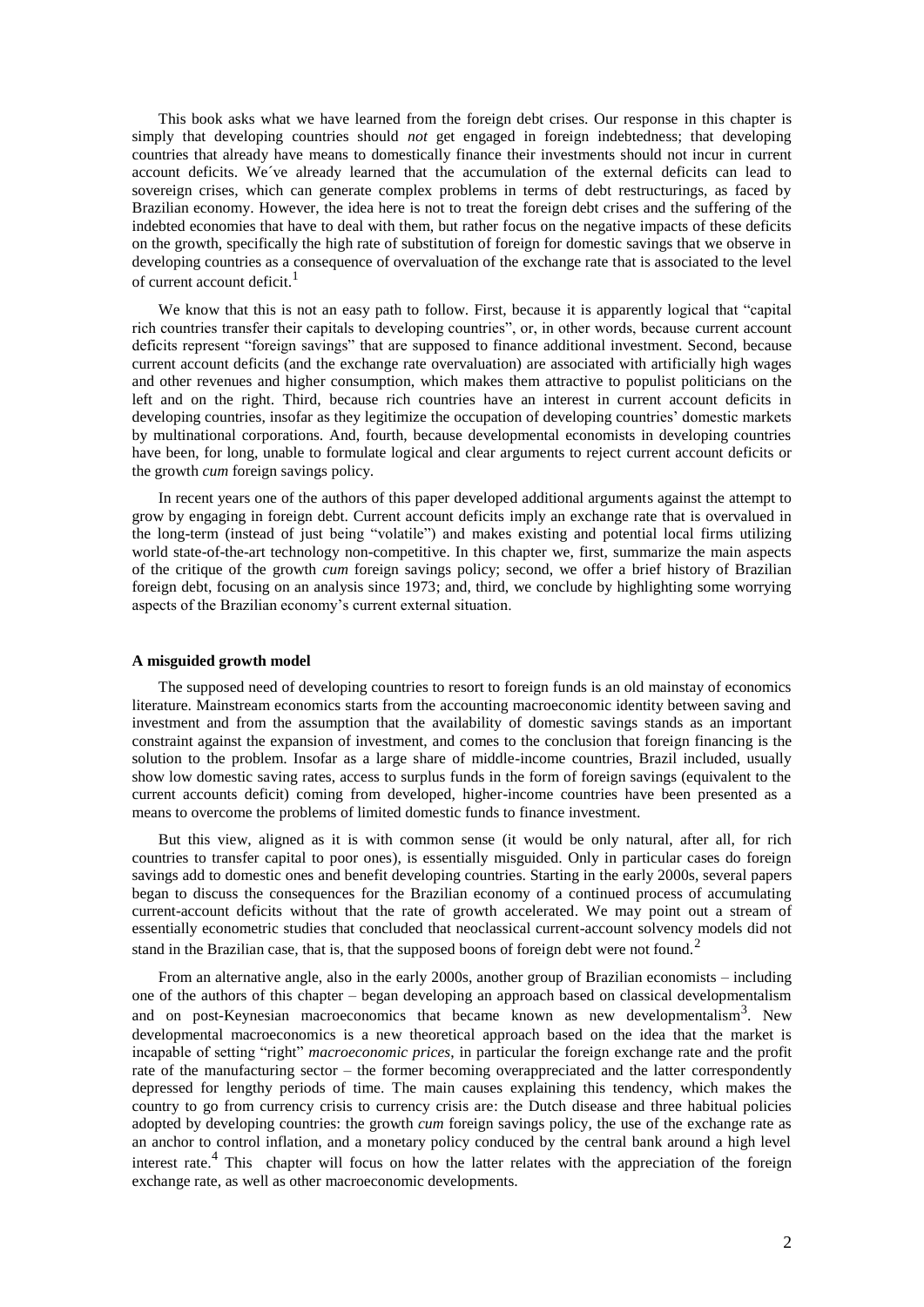For the new developmental macroeconomics, determination of the exchange rate in the medium run depends less on capital inflows and outflows (which do matter in the short run) than on the determination relationship between the current-account deficit and the exchange rate. The greater the current-account deficit, the more appreciated the foreign exchange rate. New developmentalism argues that a growth strategy for peripheral countries to embrace must not depend on foreign funds financing high currentaccount deficits. Instead, it must lie based on domestic financing. The foreign financing that the accumulation of current-account deficits necessitates triggers a process of substitution of foreign for domestic savings, with negative consequences for investment and output growth. Furthermore, the continued expansion of foreign debt (or liabilities) increases the vulnerability to balance-of-payments crises. It is no surprise that the success of the developmental strategy adopted by dynamic Asian countries, beginning with Japan, was not based on absorbing foreign funds, but on generating currentaccount surpluses.

We therefore argue that there is a trend toward cyclic and chronic overappreciation of the foreign exchange rate in economies that rely on the growth *cum* foreign savings policy. We emphasize that, before this new approach, econometric papers<sup>5</sup> indicated a positive relationship between foreign debt and exchange rate appreciation, in addition to a negative relationship between an overappreciated currency and growth. These studies lacked a theoretical foundation, however. The new developmental track sought to fill this gap, producing arguments for a deeper understanding of the causal links between the foreign exchange rate and economic development, particularly in economies that adopt the foreign financing strategy.

The focus on current-account deficits and the long-run overappreciated foreign exchange rate to explain low growth is a relatively new element in the theoretical approach to development. According to the classical view of Prebisch and Furtado, peripheral countries experienced a structural foreign constraint, but the authors did not deduce from this constraint a need to control the foreign exchange rate, but simply to industrialize in order to overcome the constraint by means of high customs tariffs or multiple exchange rates.<sup>6</sup> Authors like Rodriguez and Thirlwall<sup>7</sup> picked up the foreign constraint problem, but also failed to deduce the need to make the foreign exchange rate competitive.

#### **Primary income remittances abroad**

Adoption of a strategy based on foreign financing has an impact on domestic demand. Given the cheaper imports relative to domestic output as a result of the overappreciated exchange rate, a significant share of the capital inflows is dedicated to purchasing foreign consumer goods instead of investment goods. In other words, the strategy implies "exchange rate populism", that is, it artificially raises consumption and discourages investment.

We must also consider the developments of foreign financing on primary income flows and remittances. The main sources of financing of current-account deficits in the Brazilian economy include capital inflows as the so-called portfolio investments, foreign direct investment (FDI) and loans. In each of these cases the capital inflows – representing the acquisition of a Brazilian asset by a non-resident or even the loans – also imply future payments to its owners. In the case of bonds and loans, be they conventional or inter-company, funds outflows prevail as interest payments. For FDI and equity purchases, profits and dividends are prevalent. Therefore, the greater the foreign liability, the greater the flow of interest, profits or dividends payments.

These outflows are the main portion of the net income from abroad (NIA), which is the difference between payments made for the domestic use of foreign factors of production and payments received for the foreign use of domestic factors. It is therefore equal to the difference between gross domestic product (GDP) – the income made in the domestic territory – and the gross national income (GNI) the income that remains in-country. Therefore, the greater the NIA, the lower the GNI. The GNI, in its turn, is a key variable in the consolidation of domestic saving  $(S_d)$ , which is the difference between gross disposable income  $(GDI)^8$  and final consumer spending  $(C)$ .

$$
GNI = GDP - NIA
$$
  

$$
GDI = GNI - UT
$$
  

$$
S_d = GDI - C
$$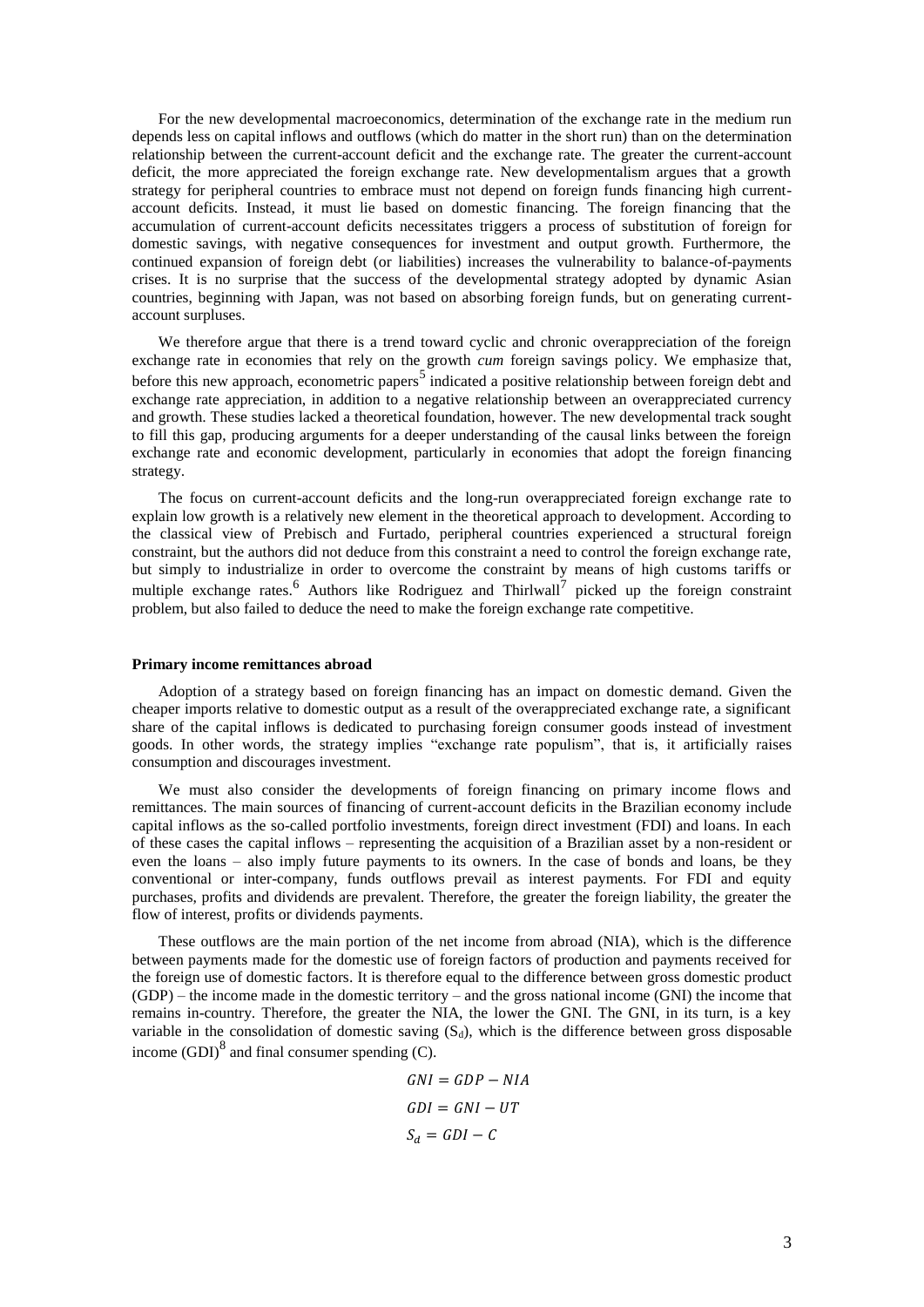Therefore, growth based on the foreign financing strategy necessarily incurs in increased transfers of income from the domestic economy abroad. These transfers *reduce* the national income and, therefore, domestic savings.

In any way, analysts generally argue that foreign financing by means of FDI should not be a concern from the angle of foreign vulnerability, and is even used as a positive economic indicator. This is due to the fact that direct investments are supposedly more closely linked to production than other essentially financial assets, such as shares, bonds, derivatives. This perception of the better "quality" of direct investment, which may lead to mistaken conclusions regarding the situation of the foreign accounts, explicitly emerges in the official statistics published by the Central Bank of Brazil, which uses the concept of "foreign financing needs" calculated as the difference between the current account and FDI.

However, the presence of current account deficits, regardless of the kind of capital flowing in through the financial account to finance them, is not in the country's best interest, and likewise implies exchange rate appreciation, discouragement of investment, and the substitution of foreign for domestic savings. The interpretation might be different if FDI were to occur within a context of brisk growth, where, given favorable profit expectations and high marginal propensity to invest, foreign savings would not substitute domestic ones. A similar effect would occur if FDI flows were associated with exports growth and thereby led to rising current account balances, to a certain degree offsetting, or even reversing income transfers abroad. The next section discusses to what degree history supports the new developmental theory, which claims the prevalence of the effect of substitution of foreign for domestic savings.

#### **Foreign indebtedness evolution**

The current-account deficit is a determining factor in the evolution of the Brazilian foreign debt, here understood in its broad sense, including the patrimonial debt. Graph 1 summarizes the evolution of Brazil's foreign debt since 1947, dividing it into several phases according to current account changes, and therefore, capital flow changes for Brazil.<sup>9</sup> Besides the foreign balances, the graph presents the growth of the GDP. The Brazilian economy's main spurt of growth took place between 1947 and 1972, during which period the economy grew at an annual rate of 7.2 percent<sup>10</sup>. Throughout this period, there was limited resorting to foreign savings, and domestic financing prevailed. The average current account deficit in this period was 1.4% of GDP.

The growth of GDP in this period was supported in the industrialization and urbanization processes, which induced much stronger growth of the domestic demand (mainly private consumption and investment) than the external demand or exports. Despite of this performance of the domestic demand, which do not generate external resources, the deficit in the current account, and therefore the need for foreign savings, was small. This is because the accelerated growth of the domestic demand was able to generate an expressive growth of the domestic income, as suggested by the GDP performance. In this sense, it is important to emphasize the macroeconomic consistency between the high level of economic growth and the low level of the current account deficits, including verified in historical analysis of Brazilian external sector.

From 1973 we observe a major fall in growth of the economy to just 3.4% a year, while the average current account deficit increased to 2.2% of GDP. The balances' increased volatility show periods of strong deterioration of the current-account alternating with periods of its reduction and even of a small surplus.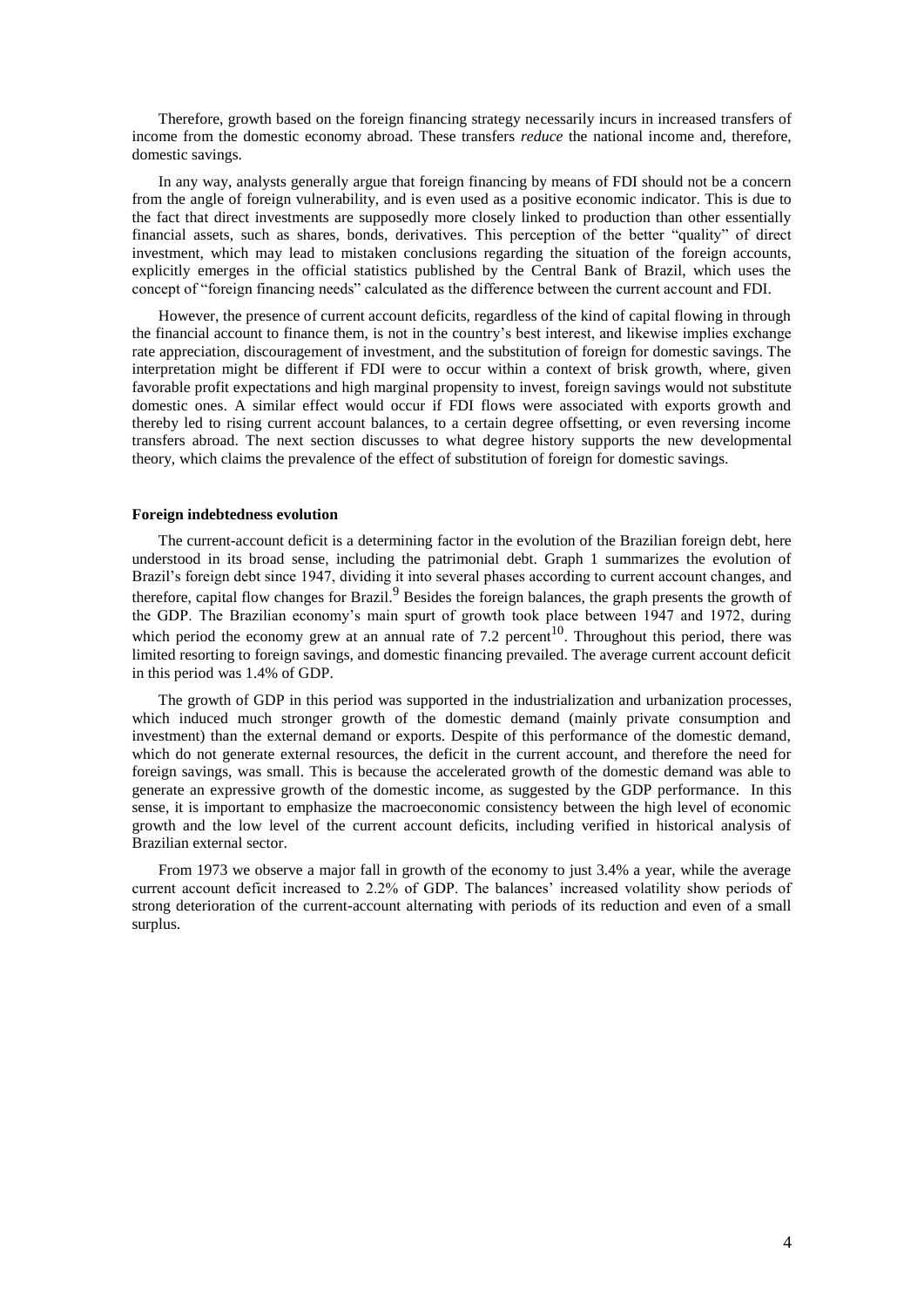**Figure 1: Real GDP Growth (%) and Balance Current Account (% of GDP)**



Below, we present with a little more details, although quite synthetically, the main factors/events that determined the dynamics of the external debt from 1973 to 2015, dividing the period in some intervals, as indicated in Figure 1.

**1973-1979**. Starting in the early 1970s, just after the "Brazilian miracle" (1967-73) and the First Oil Shock (1973), the government's official position incorporated the notion that foreign debt was crucial to keeping up that pace of growth, finding theoretical support in neoclassical analyses and the multilateral institutions.<sup>11</sup> As a result, government policy began to encourage current account deficits, which experienced an early major boost in 1973 due to the impact of the first oil shock on import expenditures. The period from 1973 to 1979 is the only one that shows an expansion of current account deficits simultaneously with the maintenance of high GDP growth rates. This combination helped support the thesis of the supposed benefits of foreign debt. But as Cruz (1984) pointed out, the rising foreign debt and the expansion of economic activity levels were explained by different processes, and no basis exists to argue for a causal link between the two.

**1980-94**. In 1980 the great Foreign Debt Crisis, stemming largely from the debt incurred in the immediately preceding years begins and leads the country to a major recession. Between 1989 and 1993, because of Brazil's lack of access to international credit, current account deficits remained at low levels. A strong fiscal adjustment that began in 1981 helped this along and enabled a successful depreciation of the domestic currency in 1983, as well as retaining US dollars to honor debt service payments. In February 1987 Brazil declared a moratorium. In October of this year Brazil's finance minister, Bresser-Pereira, proposed a plan to overcome the foreign debt, based on the securitization of the debt and the relative de-linkage between the commercial banks and the IMF in the negotiations, which was rejected by the secretary of the Treasury, James Baker, but fully adopted by his successor, Nicholas Brady.<sup>12</sup>

**1995-1998**. Beginning in 1994-'95, when the 1980's Foreign Debt Crisis had already been addressed by the recessive adjustment, which lasted for close to ten years, and by the Brady Plan (1989), and when the Real Plan (1994) had already stabilized the country's high inflation, Brazil recovers its access to international credit,  $13$  and the government, forgetful of the poor outcomes of the indebtedness of 1973-'80, understood that it was time to resume the growth *cum* foreign savings strategy. In this context, neoliberal privatization reforms of the latter half of the decade helped to leverage those flows. Beginning in 1995, Brazil received even more expressive amounts of foreign funds via the financial account on the balance of payments. Capital inflows under this account jumped from US\$ 8.5 billion in 1994 to US\$ 28.7 billion in 1995, and remained at levels near US\$ 30 billion until 1998. Notwithstanding, the rates of investment and growth did not increase.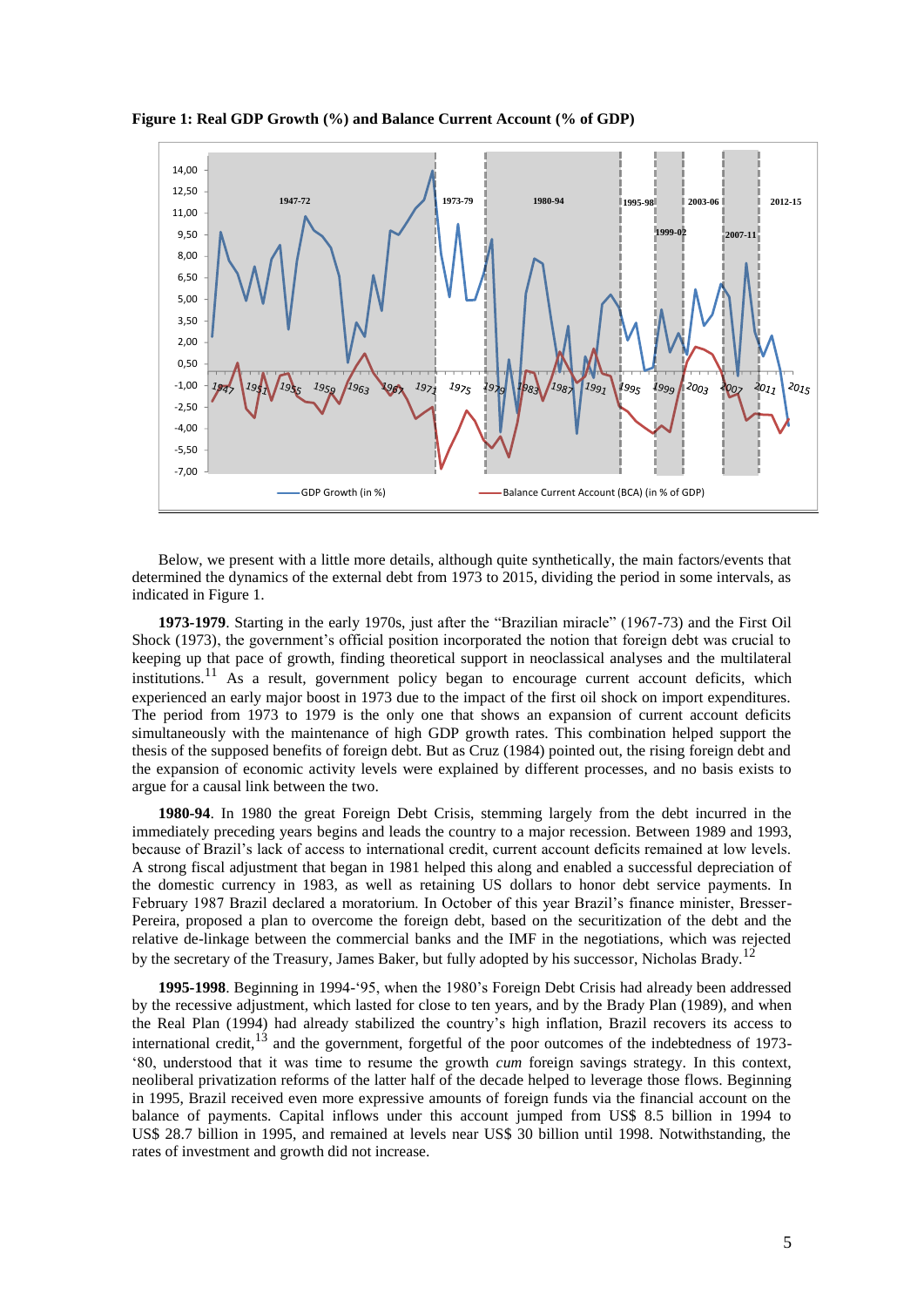The profile of Brazil's foreign liabilities then undergoes a change. Although conventional debt contracts (loans from financial institutions or multilateral agencies) remained a relevant source of funds inflows, portfolio investments (in particular fixed-income securities and stocks), intercompany loans<sup>14</sup> and, above all, FDI increased as share of foreign liabilities. On the other hand, as a reflection of the growth *cum* foreign savings policy and the resulting over appreciation of the foreign exchange rate, the balance of current accounts once again showed rising deficits. It jumped from US\$ 1.2 billion in 1994 to approximately US\$ 18.7 billion in 1995, or from .3 percent to 2.4 percent<sup>15</sup> of GDP in a single year. Despite the negative effects of the currency over appreciation on GDP growth and, therefore, on the growth of imports in the following years, the current-account deficit continued to increase as a result of the behavior of the services balance (due mainly to increased international traveling) and income transfers abroad. These were decisive to cause the current account deficit to reach 3.9% of GDP in 1998, equal to US\$ 33.9 billion. These macroeconomic dynamics based on the use of the exchange rate anchor as a means to control inflation proved to be unsustainable.

The international context was not also favorable for the stability of the growth model based on an appreciated exchange rate and on consumption, particular note being due to the Asian crisis of 1997 and the Russian crisis of mid-1998. In this context, foreign debt continued to grow, rising from US\$ 159.2 billion to US\$ 241.6 billion between 1995 and 1998<sup>16</sup>, despite the previously mentioned diversification of liabilities. As a consequence of this increase, in the final quarter of 1998 foreign creditors suspended the foreign debt's rollover, and a new financial crisis began. The effects were not more severe because the US government quickly directed the IMF to give Brazil financial support.

**1999-2002**. In this context of financial crisis, the Brazilian government was forced to abandon the exchange rate anchor in early 1999, devaluing the rate of exchange. Then began the period in which the Brazilian government's official discourse upheld the so-called macroeconomic policy "tripod", one of whose pillars was a floating exchange rate. The tripod also included inflation targeting and primary surplus targeting for the public accounts. The new discourse assumed that the deteriorating foreign accounts and, consequently, the need for foreign savings, came as a result of lacking fiscal austerity, forgetting that the high current-account deficits that caused the crisis were the result of the government's formally adopted policy of growth *cum* foreign savings.

Thanks to the 1999 depreciation of the Brazilian Real and the world economy's good performance, exports show expressive growth. However, due mainly to income transfers abroad, the current account deficit remained high and relatively stable from 1999 to 2001, at around 4 percent of GDP. On the fiscal level, austerity was indeed put into practice. But because foreign debt and current-account deficits remained high, in late 2002, within the context of a political crisis caused by the election of a left-wing presidential candidate Luís Inácio Lula da Silva, creditors once again suspended foreign debt rollovers, the country entered a new balance of payments crisis and was once again rescued by the IMF. In this scenario, the exchange rate depreciation that began in 1999 took a brisk plunge.

**2003-2006**. Within the framework of two depreciations and the commodities boom, Brazil achieved current account surpluses in this period. The main factors underlying the positive foreign trade flows and the reversal of the current account deficit were, therefore, depreciations and the beginning of a lengthy cycle of rising international prices for the main Brazilian exports, that is, agricultural and metal commodities. This dynamics enabled a significant improvement to the Brazilian economy's terms of trade. The reversal of the foreign accounts that began in 2003, as in previous cases, was independent from fiscal indicators. By enabling massive inflows of US Dollars, the rising exports enabled current account surpluses from 2003 to 2006, despite the intense appreciation of Brazil's currency<sup>17</sup>. Another highlight from this period includes the rising levels of international reserves (from US\$ 49.3 billion to US\$ 85 billion) and the reduction of the foreign debt (from US\$ 235.4 billion to US\$ 199.4 billion). In 2005, the Brazilian government settled its debt with the IMF, anticipating payments scheduled for later years. All of these indicators created a sense of euphoria and the (false) feeling that the foreign disequilibria were being corrected, creating a belief that the country was "eliminating" its foreign vulnerability.

**2007-2011**. In this period, the Brazilian economy went back to showing increasingly high currentaccount deficits because of the huge currency appreciation that had been under way since 2003, once again confirming the trend to cyclic and chronic exchange rate over appreciation. The Brazilian Real's appreciation continued to favor private consumption and harm domestic manufacturing. In this period, the exchange rate was far below the competitive, or "industrial equilibrium", exchange rate – a central concept of the New Developmental view.<sup>18</sup> Positive current account balances were then reversed, and the foreign debt's downward path changed, but international reserves continued to grow exponentially.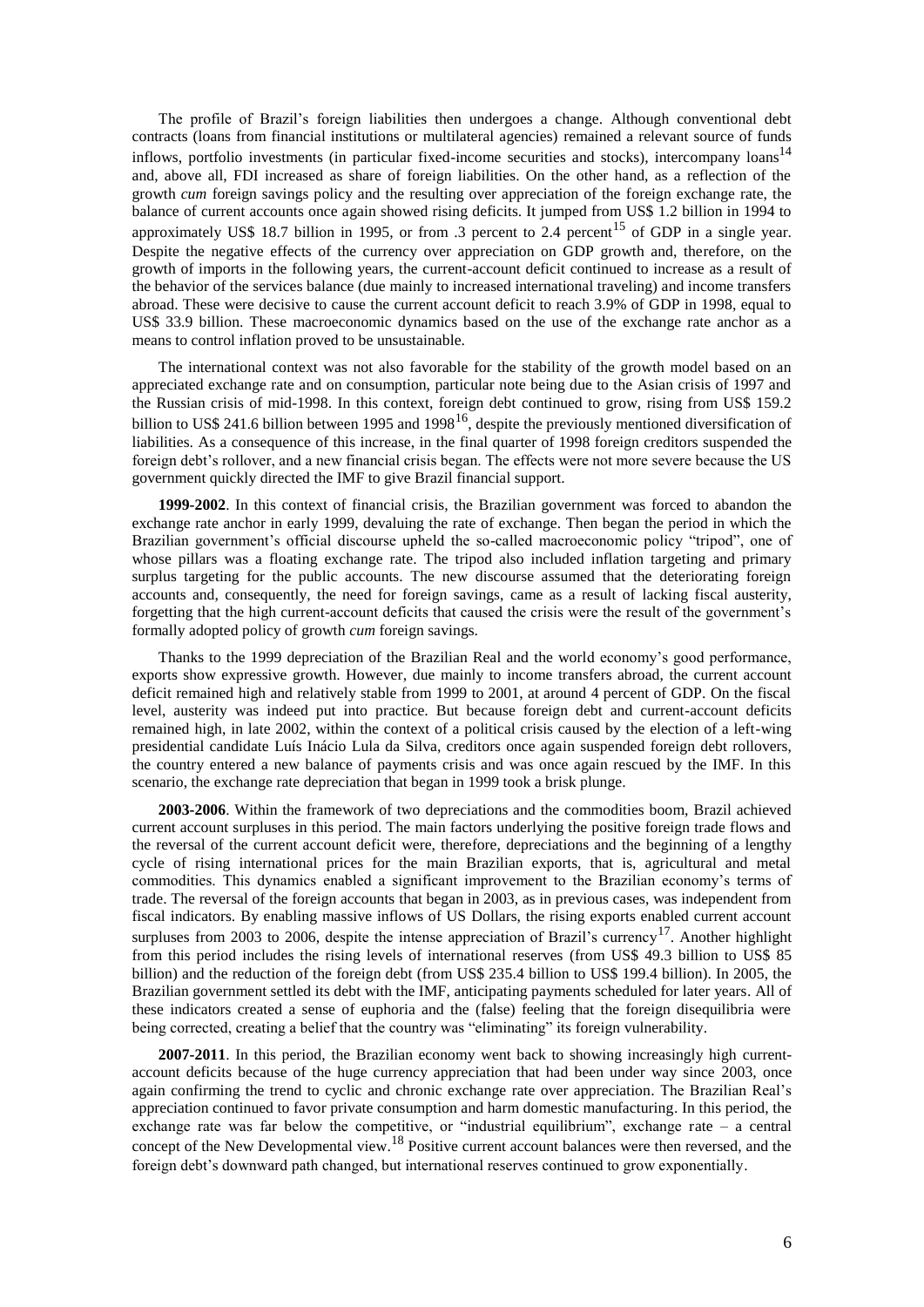Notwithstanding the negative effects of the financial crisis that erupted in late 2008, leading to a small (-.3 percent) retraction of the GDP in 2009, the period as marked by accelerating GDP growth (4.2) percent p.a., on average). This growth was founded on the expansion of commerce (averaging 4.9 percent p.a.), pushed by private consumption (5.7 percent p.a. expansion). A central element of this dynamics was the adoption of public policies fostering domestic demand, including that of real minimum-wage gains, tax exemptions/reductions for the purchase of durable consumer goods (particularly since 2009) and stimuli for increased individual credit.

Investment, too, showed marked average expansion in this period (9.3 percent p.a.), by rising credits granted by the National Economic and Social Development Bank ("*Banco Nacional de Desenvolvimento Econômico e Social*" – BNDES). A breakdown analysis of investment shows, however, that this growth was largely due to increases in housing construction and automotive purchases (trucks in particular). Neither had as a main driver of manufacturing sector, which posted average annual growth of a mere 2.5 percent. Construction expansion was largely based on the rising income and expanding credit of individuals. The purchase of vehicles, in its turn, was due largely to the rationale of commerce expansion, which in its turn was due far more to sales of imported goods than of domestically produced ones. In addition, the period was marked by ample international liquidity, low international interest rates (and an increasing spread relative to Brazil's domestic interest rates) and reduced perceived risk on the part of international investors. All of these elements enabled increased foreign capital inflows into the Brazilian economy, which were central to the previously discussed dynamic of appreciation of the domestic currency.

After a period of more intense foreign capital outflows, particularly in late 2008 as a result of the financial crisis, in 2009 significant foreign funds inflows resumed for the Brazilian economy. After a balance of payments surplus of a mere U\$\$ 3 billion in 2008, positive balances jumped to US\$ 46.7 billion, US\$ 49.1 billion and US\$ 58.6 billion in 2009, 2010 and 2011, respectively. These surpluses helped maintain the rising path of international reserves, which rose from US\$ 180.3 billion in 2008 to US\$ 352 billion in 2011. This supposedly favorable outcome came at the expense of a marked increase in foreign debt, from US\$ 240.5 billion to US\$ 404.1 billion, despite the increased share of other forms of liabilities, in particular direct investment in capital and equity stakes. As a result, total foreign liabilities also expanded markedly from US\$ 889.3 billion in 2007 to US\$ 1.47 trillion in 2011.

Although resumed GDP growth in 2010 and 2011 (of 7.5 percent and 3.9 percent, respectively) helped the consolidation of favorable expectations, the appreciation of the domestic currency<sup>19</sup> and the resulting loss of competitiveness for domestic output continued to severely weaken the Brazilian productive structure. In this period, commodity prices and terms of trade, after a brief drop in 2009, also remained favorable to the Brazilian economy, enabling successive surpluses on the balance of trade in goods. However, the expanding imports of services, added to profits, dividends and interest transfers, caused negative services and income balances, more than offsetting the balance of trade surpluses and causing a current account deficit that reached 3 percent of GDP by yearend 2011.

**2012-15**. This period was marked by stagnant Brazilian GDP. The world economy's pace of growth decelerates starting in 2012 and the cycle of rising international commodity prices comes to an end. At first, the drop in commodity prices was slight, and they remained stable at still high levels until mid-2014. With the Central Bank of Brazil's sharp basic interest rate cut of 2012, the domestic currency finally depreciated. The average annual exchange rate rose to 1.95 and 2.16 R\$/US\$ in 2012 and 2013, respectively. In addition to the fact that the devaluation was relatively timid compared to what was needed to stimulate the manufacturing sector, within the context of decelerating world trade and dropping international commodity prices, exchange-based stimuli to Brazilian exports proved themselves insufficient.

On the other hand, the lower interest rates helped maintain the expansionary path of domestic demand, a growing share of which was met by imports, which continued to expand far in excess of GDP and deepened the manufacturing sector's crisis. The lower revenues from exports and the rising imports were decisive to maintaining high current account deficits, which remained at levels close to 3 percent of GDP.

Brazil's foreign situation began to deteriorate more abruptly since August/September 2014, when new and more expressive commodity price drops occurred. The retraction of exports in US Dollars terms was expressive as well, helping the current accounts deficit to reach its highest level since 1999 at 4.3 percent of GDP, or US\$ 104.2 billion. GDP, in turn, decelerated to a real growth of mere .1 percent. The deterioration of Brazil's international accounts was central to the confidence crisis that emerged in 2015, triggering a new and severe round of depreciation of the Brazilian currency<sup>20</sup>, even as the economic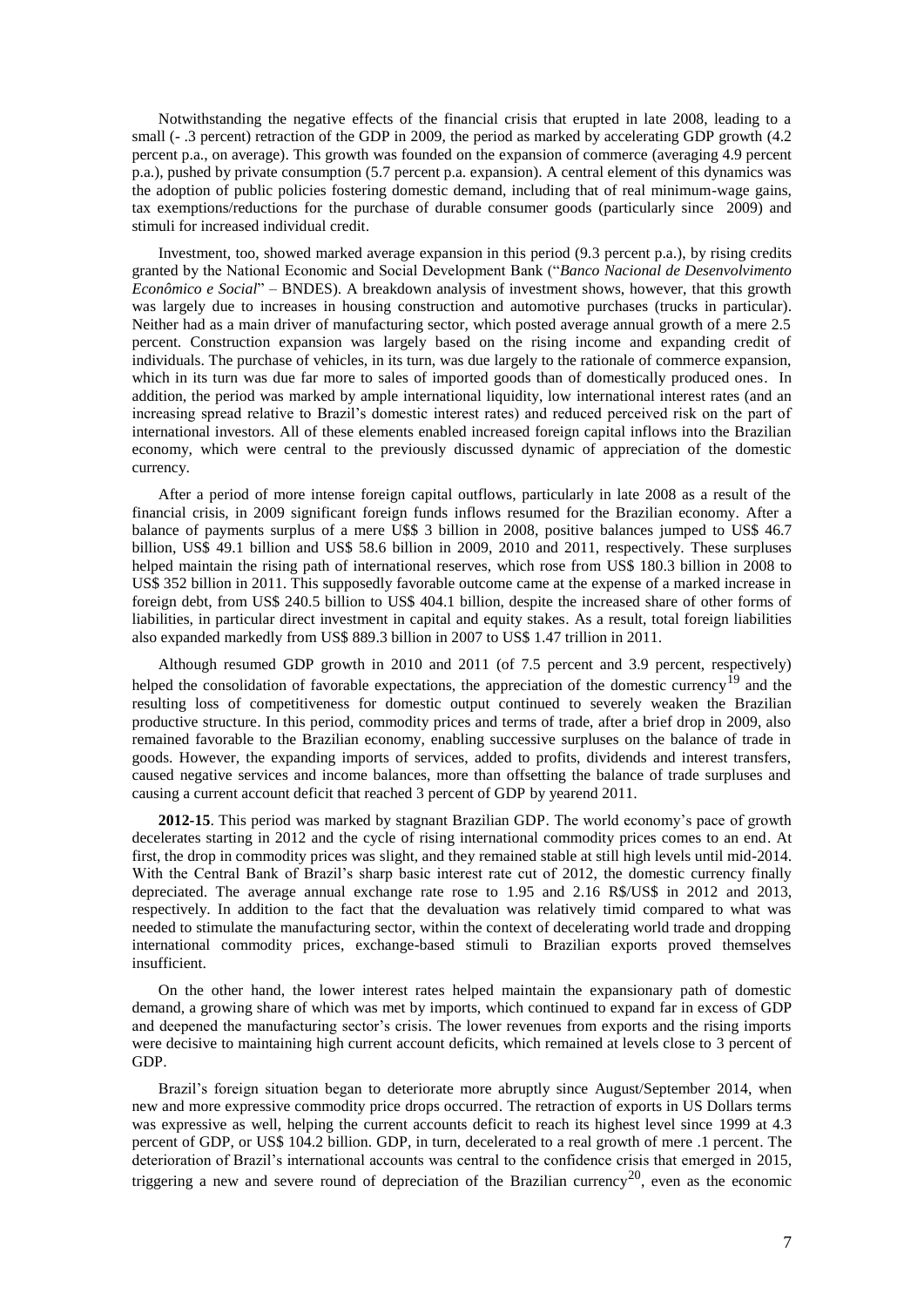recession deepened, reducing GDP by -3.8 percent. This recessionary adjustment reduced the current account deficit to 3.3 percent of GDP, or US\$ 58.9 billion. It is worth emphasizing that this recession was not directly associated with a balance of payments crisis, as foreign debt rollovers were not suspended, and international reserves remained at high levels, at US\$ 368.7 billion by yearend 2015.

The debt rollover, which helped prevent a more expressive drop in international reserves, was done under unfavorable conditions after the Brazilian economy lost its investment-grade status given by the main international risk ratings agencies. In addition, the maintenance of high FDI flows (of US\$ 96 billion in 2014 and US\$ 75 billion in 2015, in net terms), which also prevented a greater reserves loss, took place basically in response to the strong loss of market value of Brazilian firms, and to these firms' need to sell assets (or equity stakes) stemming from their high levels of foreign indebtedness. These flows, in their turn, have not stimulated an increase in the rate of investment, nor a growth of the exporting sector, with funds largely set aside for debt payments.

#### **Closing comments**

This chapter uses a historical analysis of foreign accounts to show the validity of the New Developmental school of thought's theoretical arguments for the Brazilian case. The persistent accumulation of current account deficits must not, under any circumstances, be named as a fundamental element for the creation of favorable macroeconomic conditions for sustained output growth. To the contrary, the causal link proposed here, which treats the absorption of foreign savings as the main determinant of a structural dynamics of an appreciated exchange rate, tends to create severe economic frailty, particularly in terms of the weakening of the productive tissue.

We have shown that, even where such frailties do not cause a balance of payments crisis, they can still constrain or hamper the dynamics of economic recovery. In other words, adopting a foreign financing strategy creates external constraints that limit output growth, even if a major foreign crisis does not occur.

In this sense, we emphasize two fundamental aspects of the current economic situation that are generally noted as indicative of supposed peace of mind vis-à-vis Brazil's foreign accounts: the maintenance of relatively high international reserves and/or foreign direct investment.

Although it prevents more significant international reserve losses, the greater stake of foreign capital reinforces foreign constraints. In addition to, once again, not being linked with strengthening potential exports or expanding productive investments, these funds can widen the channels for reducing national income by means of income transfers abroad. As a result, when the Brazilian economy recovers a more consistent growth path, it will be more difficult to achieve positive current account balances, reinforcing the vicious cycle of exchange rate appreciation. In addition, firms have been rolling over their debt under far less favorable conditions than those found in previous periods, which should increase the interest payments flow, an element that equally reinforces the need for foreign savings

Fighting the Brazilian economy's foreign constraints requires important macroeconomic policy management changes to recover the weakened productive tissue in such a manner as to enable it to generate foreign currency, reducing the need to absorb funds from abroad by means of rising foreign debt and/or liabilities. That is, relieving the foreign constraints against Brazil's economic growth requires generating current account surpluses via trade flows. To this end, managing the exchange rate is indispensable for competitive domestic production, in addition to improved growth of the exporting sector, particularly as concerns goods and services with greater technology content. The decreased dependence on foreign funds via the financial account creates the conditions for financing growth with own funds.

Finally, we believe that the Brazilian experience is quite representative of what can happen with others middle-income economies that already have a diversified productive structure, and adopt the growth with foreign savings strategy. This does not mean that multilateral organisms' initiatives, led by the most developed countries, in order to contribute to the financing for development of less developed countries mobilizing external funds, are not important. But, we believe that a sustainable and autonomous development depends on the generation of own resources for financing it. For that, the developing countries need a strengthened productive structure enough to stimulate the growth of the domestic income and, consequently, domestic savings. As discussed, the dynamic of accumulation of current account deficits (and growth of external debt) hinders consolidation of a more autonomous development process.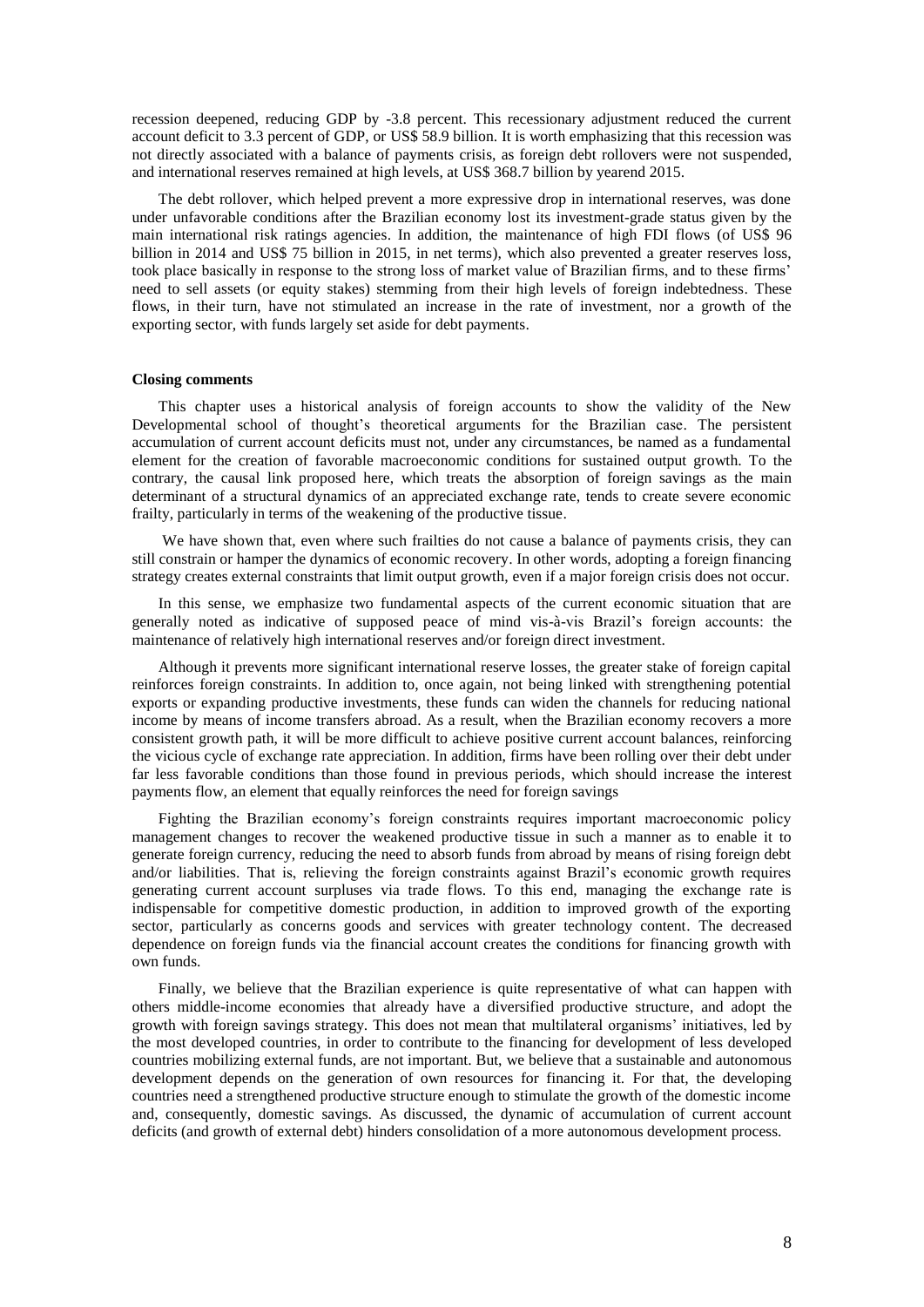#### **References**

-

- Baer, M. (1995) "Sistema financeiro internacional: Oportunidades e restrições ao financiamento do desenvolvimento". Novos estudos, CEBRAP, 42.
- Batista Jr., P and A. Rangel (1994) "A renegociação da dívida externa brasileira e o Plano Brady: avaliação de alguns dos principais resultados". In: *Caderno Dívida Externa* n.7, PEDEX, São Paulo.
- Bresser-Pereira, Luiz Carlos (1999) "A turning point in the debt crisis", *Brazilian Journal of Political Economy* 19 (2): 103-120.
- Bresser-Pereira, Luiz Carlos (2001) "A fragilidade que nasce da dependência da poupança externa" [The fragility that originates from the dependency on foreign savings], *Valor 1000*, September: 34-38.
- Bresser-Pereira, Luiz Carlos and Paulo Gala (2008) "Foreign savings, insufficiency of demand, and low growth", *Journal of Post Keynesian Economics* 30 (3), Spring 2008: 315-334.
- Bresser-Pereira, Luiz Carlos and Fernando Rugitsky (2016) "Industrial policy and exchange rate skepticism". Department of Economics FEA/USP, Working Paper Series 2016-08.
- Bresser-Pereira, Luiz Carlos and Yoshiaki Nakano (2003) "Economic growth with foreign savings?" *Brazilian Journal of Political Economy* 22 (2) April 2003: 3-27. In Portuguese; in the printed edition, in English, in the journal´s website: www.rep.org.br
- Bresser-Pereira, Luiz Carlos, José Luis Oreiro and Nelson Marconi (2014) *Developmental Macroeconomics*. London: Routledge.
- Cardoso, Fernando Henrique and Enzo Faletto (1969 [1979]) *Dependency and Development in Latin America.* Berkeley: University of California Press, 1979. Original publication in Spanish, 1969.
- Chenery, Hollys and Michael Bruno (1962) "Development alternatives in an open economy: The case of Israel", *Economic Journal*, March 1962: 79-103.
- Cruz, Paulo Davidoff (1984) "Dívida externa e política econômica: a experiência brasileira dos anos setenta". São Paulo: Brasiliense.
- Dollar. D. (1992) "Outward-oriented developing economies really do grow more rapidly: evidence from 95 LDCs, 1976-85. Economic Development and Cultural Change, 40, p. 523- 544.
- Razin, O. and S. Collins (1997) "Real exchange rate misalignment and growth". NBER Working Paper n. 6147, Cambridge, MA.
- Rocha, F. and Bender, S. (2000) "Present values tests of the Brazilian current account. Revista Economia Aplicada, São Paulo, v.4, n. 2, p. 203-22.
- Rodriguez, O. (1977) "Sobre la concepción del sistema centro-periferia". Revista de la Cepal, n.3, Santiago de Chile.
- Senna, F. A. and Issler, J. (2000) "Mobilidade de capitais e movimentos da conta corrente do Brasil: 1947-1997". Estudos econômicos, 30 (4): 493-523.
- Thirlwall, Anthony P. (1979) "The balance of payments constraint as an explanation of international growth rates differences", *Banca Nazionale del Lavoro Quarterly Review*, 128: 45-53.

<sup>&</sup>lt;sup>1</sup> See Bresser-Pereira and Nakano (2003), Bresser-Pereira and Gala (2008), Bresser-Pereira, Araújo and Gala (2014), and sizable number of empirical studies on "savings displacement".